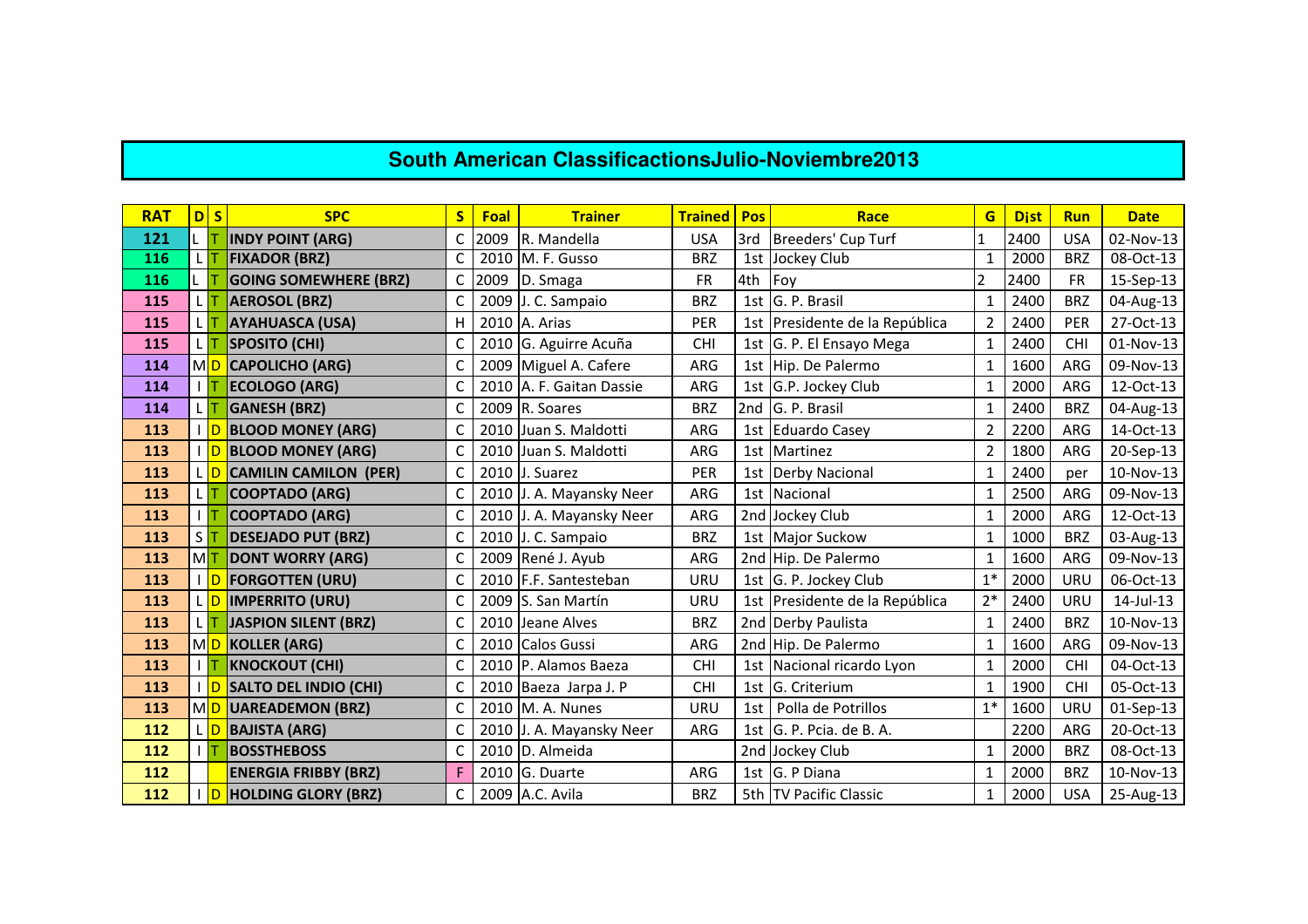| 112 |    | ID               | <b>MC QUEEN (CHI)</b>           |   |      | 2009 J. C. P. Juade        | <b>CHI</b> |     | 1st L. B. O'Higgins Riquelme |                | 2000 | <b>CHI</b> | 10-Aug-13 |
|-----|----|------------------|---------------------------------|---|------|----------------------------|------------|-----|------------------------------|----------------|------|------------|-----------|
| 112 |    |                  | <b>MOJITO (BRZ)</b>             | C |      | 2009 D. Guignoni           | <b>BRZ</b> | 3rd | G. P. Brasil                 | $\mathbf{1}$   | 2400 | <b>BRZ</b> | 04-Aug-13 |
| 112 |    |                  | <b>PAPELON (CHI)</b>            |   |      |                            |            |     | Primavera Hernan Brawn       | 3              | 2000 | <b>CHI</b> | 11-Oct-13 |
| 112 |    | MD               | <b>PETEN ITZA (ARG)</b>         |   |      | 2010 O. Fravega            | ARG        | 1st | Polla de Potrillos           | $\mathbf{1}$   | 1600 | ARG        | 07-Sep-13 |
| 112 |    |                  | <b>SOTIL (CHI)</b>              | н |      | 2009 F. Banda              | PER        | 2nd | Presidente de la República   | $\overline{2}$ | 2400 | PER        | 27-Oct-13 |
| 112 |    |                  | <b>SOY CARAMBOLO (ARG)</b>      | н |      | 2007 Andrés E. Haim        | ARG        | 1st | Gral San Martín              | $\mathbf{1}$   | 2400 | ARG        | 07-Sep-13 |
| 112 |    |                  | <b>SOY CARAMBOLO (ARG)</b>      | н |      | 2007 Andrés E. Haim        | ARG        | 1st | Progreso                     | 3              | 2400 | ARG        | 04-Oct-13 |
| 112 |    |                  | THE BEST VAN (ARG)              | С |      | 2010 E. O. Martucci        | ARG        | 2nd | Nacional                     | $\mathbf{1}$   | 2500 | ARG        | 09-Nov-13 |
| 112 | MT |                  | <b>TODO UN AMIGUITO (ARG)</b>   | н |      | 2008 Gustavo E. Romero     | ARG        | 1st | Ecuador                      | $\overline{2}$ | 1600 | ARG        | 06-Sep-13 |
| 111 |    |                  | <b>ARISO (PER)</b>              | н |      | 2008 J. Salas              | PER        | 1st | Independencia                | $\overline{2}$ | 2000 | PER        | 29-Jul-13 |
| 111 |    | ID               | <b>AZARENKA (USA)</b>           |   |      | 2010 A. Arias              | PER        | 1st | Pedro D. Gallagher           | <b>NG</b>      | 2000 | PER        | 25-Aug-13 |
| 111 |    | <b>ID</b>        | <b>AZARENKA (USA)</b>           |   |      | 2010 A. Arias              | PER        | 1st | Defensoría del Pueblo        | <b>NG</b>      | 2000 | PER        | 28-Sep-13 |
| 111 |    |                  | <b>BESIDE THE POINT (ARG)</b>   | н |      | 2008 Ramón Tavella         | ARG        | 2nd | Gral San Martín              | $\mathbf{1}$   | 2400 | ARG        | 07-Sep-13 |
| 111 |    |                  | <b>ENERGIA DESTAQUE (BRZ)</b>   | н |      | 2008 G. Duarte             | <b>BRZ</b> | 5th | G. P. Brasil                 | $\mathbf{1}$   | 2400 | <b>BRZ</b> | 04-Aug-13 |
| 111 |    | ID               | <b>ESSCABIO (URU)</b>           | С |      | 2009 H. Guede              | URU        | 1st | Las Piedras                  |                | 2200 | URU        | 01-Sep-13 |
| 111 |    |                  | <b>ESTRELA MONARCHOS (USA)</b>  |   |      | 2010 D. Guignoni           | <b>BRZ</b> | 1st | R. E N. Grimaldi Seabra      | 1              | 2000 | <b>BRZ</b> | 03-Aug-13 |
| 111 |    | MD               | <b>FURIOUS KEY (ARG)</b>        | н |      | 2009 M. Fernanda Alvarez   | ARG        | 1st | 9 de Julio                   | 1              | 1600 | ARG        | 09-Jul-13 |
| 111 |    | LΙT              | <b>IBRAHIMOVIC (BRZ)</b>        | н |      | 2008 C. L. Silva           | <b>BRZ</b> | 4th | G. P. Brasil                 | $\mathbf{1}$   | 2400 | <b>BRZ</b> | 04-Aug-13 |
| 111 |    |                  | <b>OUTLAW BABY (ARG)</b>        | С |      | 2010 Juan S. Maldotti      | ARG        | 3rd | G.P. Jockey Club             | 1              | 2000 | <b>ARG</b> | 12-Oct-13 |
| 111 |    |                  | <b>SIETE DE FUEGO (PER)</b>     | C |      | 2010 J. Suarez             | PER        | 1st | R. Ortiz de Zevallos         | $\mathbf{1}$   | 2000 | PER        | 13-Oct-13 |
| 111 |    | L IT             | <b>TALEBAN (BRZ)</b>            | н |      | 2008 C. Morgado Neto       | <b>BRZ</b> | 1st | <b>Doutor Frontin</b>        | $\mathbf{1}$   | 2400 | <b>BRZ</b> | 08-Sep-13 |
| 111 |    |                  | <b>UNCIDO (CHI)</b>             | C |      | 2010 C. Bernal González    | <b>CHI</b> | 3rd | Nacional ricardo Lyon        | 1              | 2000 | <b>CHI</b> | 04-Oct-13 |
| 111 |    | S <mark>D</mark> | <b>VENERANCIA (ARG)</b>         |   |      | 2009 H.A. Sueldo           | ARG        | 1st | Maipú                        | $\mathbf{1}$   | 1000 | ARG        | 09-Nov-13 |
| 111 |    |                  | <b>VICTORY IS OURS</b>          | С |      | 2009 A. Olivera            | <b>BRZ</b> | 1st | Paraná                       | $\mathbf{1}$   | 2000 | <b>BRZ</b> | 13-Oct-13 |
| 110 |    |                  | <b>AVENGER OF LIGHT (BRZ)</b>   | C |      | 2010 V. Nahid              | <b>BRZ</b> | 1st | Linneo de Paula Machado      | $\mathbf{1}$   | 2000 | <b>BRZ</b> | 12-Oct-13 |
| 110 | MT |                  | <b>BACCELO (BRZ)</b>            | С |      | $\overline{2010}$ V. Nahid | <b>BRZ</b> | 2nd | Presidente Da República      | $\mathbf{1}$   | 1600 | <b>BRZ</b> | 04-Aug-13 |
| 110 |    | MD               | <b>EL DE BOTAS NEGRAS (CHI)</b> | C |      | 2010 L. U. Hernandez       | <b>CHI</b> | 1st | G. P. Criadores              | $\overline{2}$ | 1600 | <b>CHI</b> | 03-Aug-13 |
| 110 | τr |                  | <b>FANTASTIC ROYALE (ARG)</b>   | н |      | 2008 Hugo M. Perez         | ARG        | 1st | Comparación                  | $\overline{2}$ | 2400 | <b>ARG</b> | 12-Aug-13 |
| 110 |    | ID               | <b>GALIANA (PER)</b>            |   |      | 2010 J. Salas              | PER        | 1st | E. Ayulo Pardo               | 1              | 2000 | PER        | 29-Sep-13 |
| 110 |    | S <mark>D</mark> | <b>GEORGUI LUI (USA)</b>        | н | 2007 | J. A. Salas                | PER        | 1st | Enrique Martinelli Tizón     |                | 1400 | PER        | 01-Nov-13 |
| 110 | MT |                  | <b>INFILTRADA (ARG)</b>         |   |      | 2008 J.L. Palacios         | ARG        | 1st | Sibila                       | $\overline{2}$ | 1600 | ARG        | 15-Sep-13 |
| 110 |    |                  | MO LUDICO (CHI)                 | н |      | 2008 W. Baez               | URU        |     | 1st Stud Charrúa             |                | 1600 | <b>URU</b> | 27-Jul-13 |